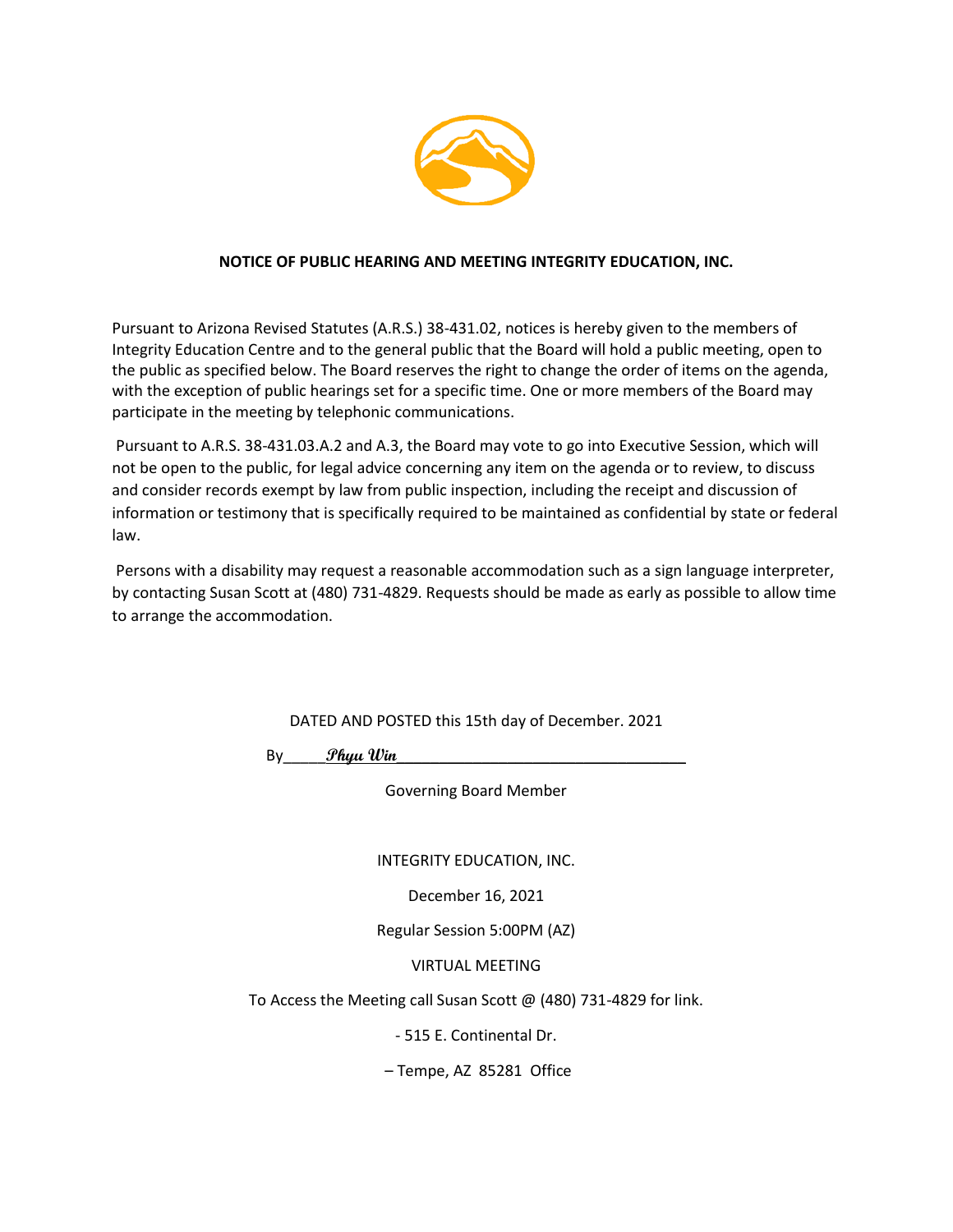

## NOTICE OF PUBLIC REGULAR SESSION

# AGENDA

## Thursday, December 16, 2021

## **1. Call to Order**

The President will call the meeting to order.

## **2. Adoption of Agenda**

The Board will now approve the formal agenda.

### **3. Audience of Citizens**

At this time, the President of the Board will ask members of the audience if they would like to speak regarding any issue before the Board. **No formal action** may be taken on any issue unless the item appears on the Agenda. Members of the public wishing to comment on an agenda item may do so at the time the item appears on the agenda. Items not on the agenda may be addressed during the "Audience of Citizens". **The Board may respond to criticism, ask that staff review a matter, or place an item on future agenda.**

Public comment is limited to three (3) minutes and may be shortened at the discretion of the Board's Director. Please state your full name, address, and organizational affiliation if applicable.

### **4. Executive Session**

A.R.S. § 38-431.03 permits an executive session or closed meeting to be held for discussion and consideration of any of seven particular subjects. A majority of the members of the Governing Board must vote to convene an executive session during a public meeting held prior to the executive session. The general public is properly excluded from such a session. Only those individuals necessary to the conduct of such a meeting may be present. All matters discussed in an executive session must be kept confidential by those attending. No vote may be taken during an executive session. Any final action on an item discussed in an executive session must be taken during a public meeting. A.R.S. § 38-431.03.

The purposes for which an executive session discussion may be held are the following:

- A. Personnel matters involving a specific individual.
- B. Confidential records.
- C. Student discipline matters.
- D. Legal advice provided by the public body's attorney.